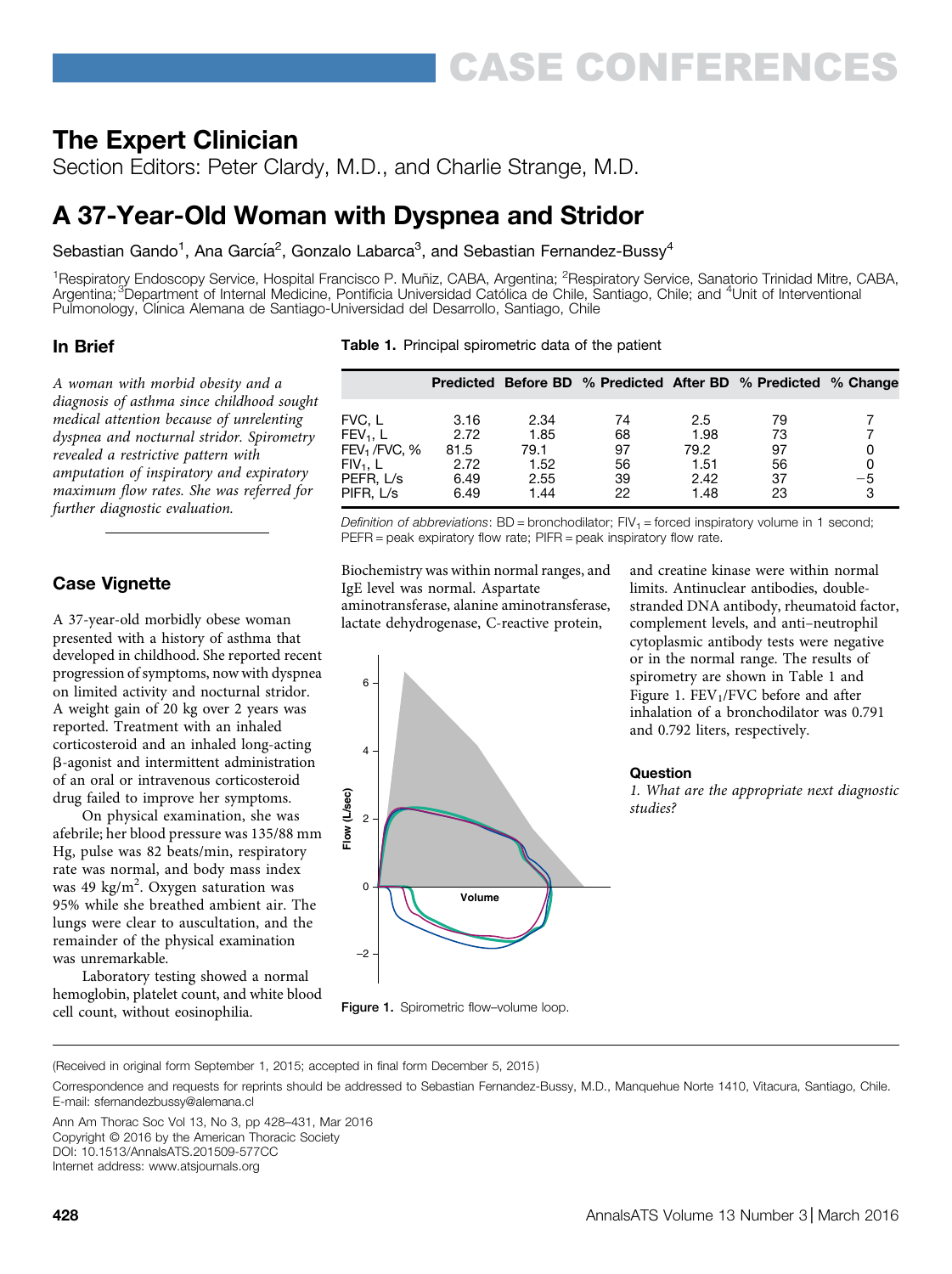### Clinical Reasoning and Further Diagnostic Evaluation

Our patient presented with worsening dyspnea and the recent onset of stridor. Her symptoms did not improve with treatment for asthma. Other features of the presentation were also atypical for asthma. Symptoms typically include some combination of wheezing, dyspnea, chest tightness, and chronic cough. Asthma symptoms are generally episodic when adequate control is not achieved, and the symptoms are usually worse in the early hours of the morning. Asthma symptoms are often provoked in response to one or more identifiable triggers. None of these typical features of asthma in a younger adult were present in our patient. We considered asthma mimics such as granulomatous vasculitis, eosinophilic lung disease, parasitic infections, or an obstructing airway abnormality such as aspiration of a foreign body, tracheomalacia, central airway granulomas, or an endobronchial tumor. Examination of the spirometric flow–volume loop showed flattening of both the inspiratory and expiratory limbs compatible with a fixed obstruction of the trachea (Figure 1).

Chest computed tomographic (CT) imaging showed a reduction in the tracheal diameter throughout its length (6.7–6.3 mm), a trifurcated main carina, and normal caliber of the main bronchi (Figures 2A and 2B). Threedimensional reconstruction allowed for observation of complete tracheal rings without a membranous posterior wall (Figure 3A). Repeat CT imaging after intravenous administration of a contrast agent revealed no associated intrathoracic vascular abnormalities. An echocardiogram was likewise normal.

After a multidisciplinary discussion, a flexible bronchoscopy was performed in a sitting position with a 5-mm-diameter bronchoscope. Local anesthesia and minimal sedation with midazolam and fentanyl was administered. There was immediate intolerance when entering into the trachea. After a rapidly obtained photograph (Figure 3B), the procedure was quickly interrupted, and the patient recovered.



Figure 2. The computed tomography scan shows a tracheal constriction along the full tracheal length and a trifurcated main carina. (A) Transverse view of upper airway and trachea diameter.  $(B)$ Sagittal reconstruction of central airway and lungs.



Figure 3. Three-dimensional tomographic reconstruction shows complete tracheal rings without a membranous posterior wall. Findings were confirmed by flexible bronchoscopy. (A) Threedimensional reconstruction of tracheal rings. (B) Flexible bronchoscopic view of tracheal stenosis.

#### More Questions

2. What is the cause of the patient's dyspnea?

3. What other anatomic abnormalities are sometimes associated with this condition?

4. What is the appropriate treatment? [Continue onto next page for answers]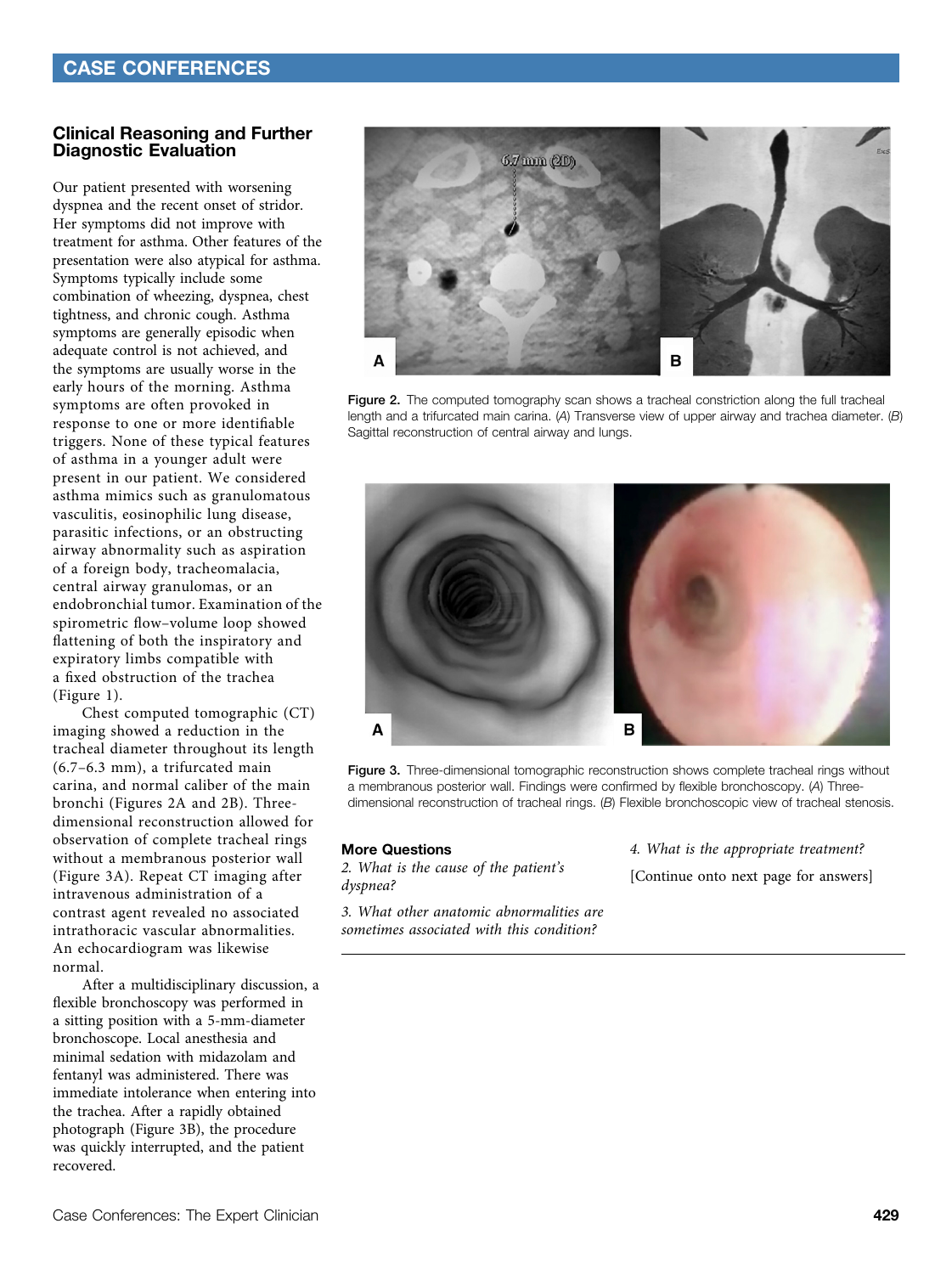## **Discussion**

This constellation of anatomical and physiological findings encountered in our patient is diagnostic of congenital tracheal stenosis (CTS).

First discovery of this condition in adulthood is unusual but not unprecedented (1, 2). We believe that the patient's progressive dyspnea in the months leading to her presentation were caused by further airway narrowing associated with recent weight gain.

CTS, also called "stove pipe" trachea, is an uncommon disease. There are several classifications of CTS (1). Wolman and colleagues described two main types, A and B (2). Type A manifests limited tracheal involvement. In type B, tracheal involvement extends the entire length of the trachea and may compromise the main bronchi (2).

Subsequently, Speggiorin and colleagues (3) published a study of 84 pediatric patients with CTS and based classification on tracheal arborization. The authors found normal arborization in 62% of patients, tracheal bronchus of the right upper lobe in 11.9%, trifurcation (as in our patient) in 16.6%, and an airway to a single lung in 9.5%. Each of these may or may not be associated with bronchial compromise.

Treatment is dependent on symptoms, patient age, and airway anatomy. Asymptomatic patients are managed conservatively. For symptomatic patients with short tracheal stenoses, laser ablation of the posterior wall of the trachea, rigid bronchoscopic dilatation, or surgical tracheal reconstruction can be performed. Patients with a long segment of tracheal involvement may require a slide tracheoplasty as the best procedure (1). Other surgical treatments have been described. Rib cartilage augmentation, pericardial patch augmentation, and tracheal resection with end-to-end anastomosis can be performed (4). Because bronchomalacia has previously been described in association with CTS (4), an inspiratory and expiratory CT or full bronchoscopic evaluation should precede treatment.

In addition, there is frequent association with vascular defects that may require simultaneous repair. Atrial septal defect, coarctation of the aorta, patent foramen ovale, patent ductus arteriosus, pulmonary artery stenosis, and others have been described (5). CTS is seen in higher frequency in Down syndrome (1). Therefore, patients with CTS should be routinely evaluated for these genetic, congenital cardiac, and vascular anomalies.

The mortality associated with surgery is high (28% in one series). When CTS is seen with comorbid vascular anomalies, the untreated survival is less than 1 month (5, 6). Cheng and colleagues (7) reported a series of patients with mild symptoms and noncritical CTS who were treated conservatively. Mortality was lower than the group who received surgery (9 vs. 27%). Follow-up CT in the conservative treatment group  $(n = 6)$  showed that the trachea grew in all cases, and five of six had growth at a faster speed than normal, reaching near-normal size at age 9 years.

Few cases of CTS have been reported in adults, and all of them were incidental findings, managed with conservative management. We found eight reported cases in adults, including four patients during orotracheal intubation (8–12), one with repeated respiratory infections (13), another described in a tongue cancer study (14), and a final case described in an interstitial pneumonia workup (15). Of the eight published cases, four had a history of asthma.

Our patient was initiated on continuous positive airway pressure (CPAP) treatment due to clinical suspicion of sleep apnea, which was later excluded by polysomnography. She chose to continue overnight CPAP treatment because it provided partial relief of her nocturnal dyspnea, which may have been due to an increase in tracheal diameter and an associated improvement in work of breathing during sleep.

#### Answers

1. What are the appropriate next diagnostic studies?

CT imaging of the thorax and fiberoptic bronchoscopy.

2. What is the cause of the patient's dyspnea?

Congenital tracheal stenosis.

3. What other anatomic abnormalities are sometimes associated with this condition?

Additional anatomic abnormalities of the central airways, including circumferential tracheal rings, carinal defects, and tracheal or bronchial malacia; intrathoracic vascular anomalies.

4. What is the appropriate treatment?

Surgical interventions are considered for severely compromising stenosis presenting in infancy or childhood; most adults are treated conservatively.

## Follow-Up

The patient was lost to follow-up for a period of 3 years. She later returned for consultation with the same symptoms accompanied by 10 kg of weight gain (body mass index, 53.5  $\text{kg/m}^2$ ) and no change in her "asthma."

Asthma treatment was withdrawn and she was continued on CPAP with 6 cm  $H_2O$ , even though polysomnography again did not show a sleep apnea association. Six months later, the patient reported good adaptation to CPAP without changes in spirometry.

## **Insights**

- Congenital tracheal stenosis is a rare and potentially lethal malformation that is often associated with other anatomic anomalies of the central airways or great vessels.
- This disease generally manifests in the first months of life but rarely first comes to diagnosis after the age of 21 years.
- Congenital tracheal stenosis often requires surgical repair; however, for patients with mild symptoms, conservative treatment has been described.  $\Box$

#### **References**

1 Mehta AC, Thaniyavarn T, Ghobrial M, Khemasuwan D. Common congenital anomalies of the central airways in adults. Chest 2015; 148:274–287.

2 Wolman IJ. Congenital stenosis of the trachea. Am J Dis Child 1941;61: 1263–1271.

3 Speggiorin S, Torre M, Roebuck DJ, McLaren CA, Elliott MJ. A new morphologic classification of congenital tracheobronchial stenosis. Ann Thorac Surg 2012;93:958–961.